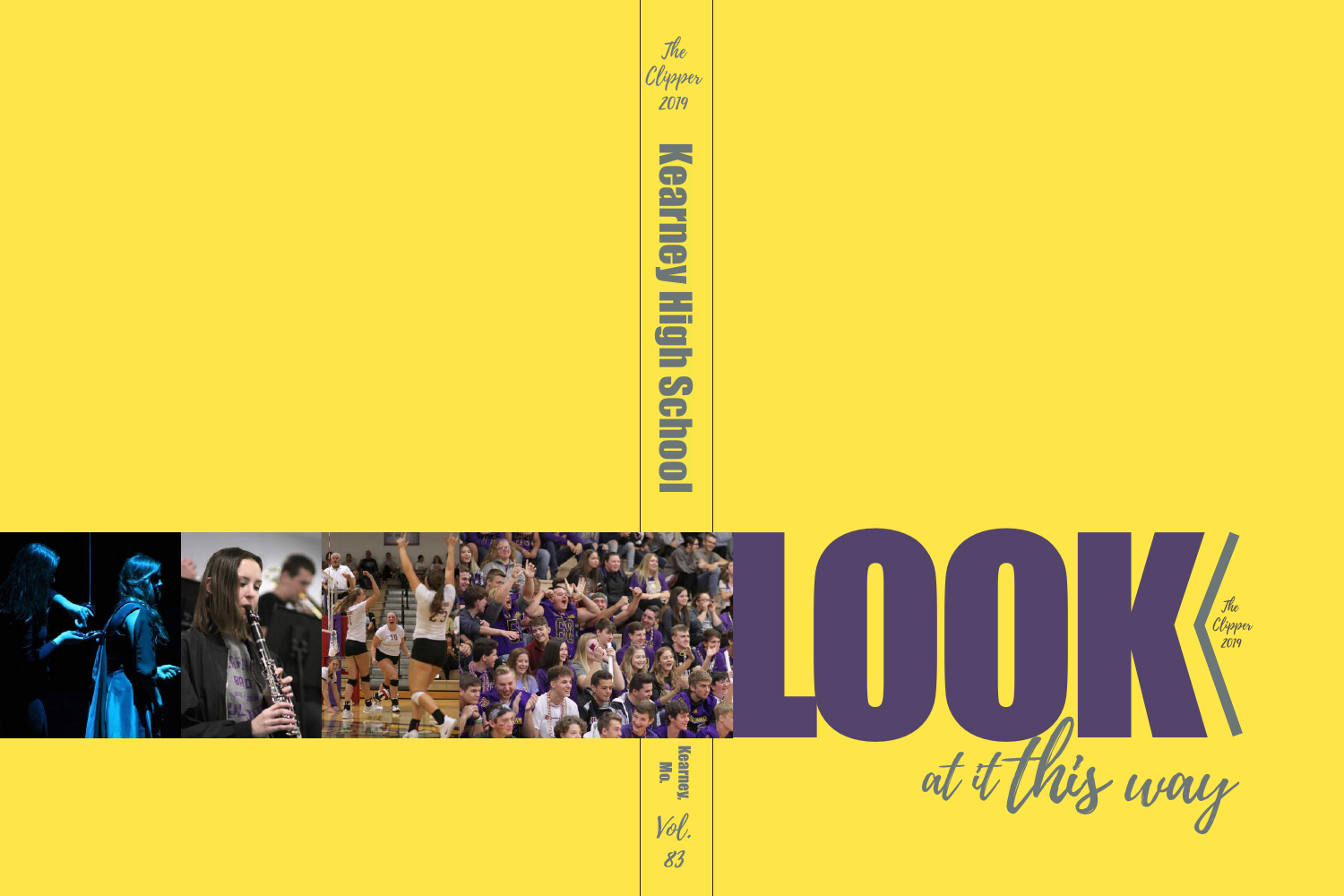- 8 Science Wing 10 Homecoming
- 22 Fall Musical
- 50 Vaping
- 88 Spring Play
- 94 Prom
- 96 After Prom
- 120 Graduation
- LOOK N Ext the 7th Annual Turkey Trot,<br>
senior Niki Breyfogle runs on a<br>
Thanksgiving morning. "The Tur<br>
is a family tradition. We've done<br>
year since its started and we've to<br>
year since its started and we've to<br>
skipped a year,



6 Summer

senior **Niki Breyfogle** runs on a brisk Thanksgiving morning. "[The Turkey Trot is] a family tradition. We've done it every year since its started and we've never skipped a year," Breyfogle said. "[The best part is] when it's done. Everyone we know is there, and we all get to catch up with one another." Holly Dillenbeck

- 20 New Teachers 24 Journalism 46 FACS 54 Band 56 PLTW/TSA 58 Agriculture 60 K.I.N.D. Club 62 Social Studies 64 Choir 68 NHS 70 Speech & Debate 86 P.E./Weights 90 Art 92 Trapshooting 26 Cross Country 30 Softball 32 Volleyball 36 Men's Swim 38 Football 40 Men's Soccer 76 Golden Girls 78 Cheer
- 100 ACT Academy
- 102 Math/Business
- 118 NCAPS
- 106 Men's Golf 108 Men's Tennis 110 Baseball 112 Women's Soccer
- - 114 Men's Track 116 Women's Track
		-
- 18 Women's Tennis
	-
- 28 Women's Golf
	-
	-
	-
	-
	-
- 42 Women's Wrestling
- 72 Women's Swim
- 74 Men's Wrestling
	-
- 82 Men's Basketball
- 84 Women's Basketball
	- 124 Seniors 140 Juniors 150 Sophomores
		- 159 Faculty
			- 162 Clubs
			- 174 Teams
- 182 Senior Salutes
- 199 Business Ads
- 213 Index
- 222 Closing

**<** Junior Caroline Kelly jumps to pass the ball and avoid the Smithville players during the Dec. 12 game. "The people on the team are so much fun to be with, and it makes basketball more fun," junior **Maddie Taylor** said. "The most exciting thing that happened this season is the Kearney Classic tournament and winning it." Tyler Pedee

## **<** Senior **Claire Prather** gets tethered to a rope, preparing for the "Beauty and the Beast" opening flying scene. "When I was learning, [it] was just fun, a weird feeling, but it kind of felt like rock climbing," Prather said. "When I was doing it during shows, I was slightly terrified that it would break. Overall, I'm super glad I did it, but [it was] scary, too." Lydia Miller

**<** Singing during the Open House Dec. 17, the Chamber Choir shows off their new room and performs for those interested in seeing the new spaces. "Music brings people together like nothing in this whole world," junior **Tess Martens** said, "and it's fun to sing with my friends." Sydney Libowitz

**<** Participating in a free throw contest to win money for a club of their choice, seniors **Cade Hampton** and **Riley Foltz** celebrate with a high five after shooting a free throw. "It was pretty high energy because everyone knew I was terrible at basketball, so they were hyped when I made [a free throw]," Hampton said. Tyler Pedee

**<** Celebrating a point, sophomore **Andi Kreiling**, junior **Quinn Weakley** and senior **Lexie Buls** jump for joy. "[The girls are] some of the best friends I've ever had and some of the best athletes I've gotten to play with," sophomore **Mayson Behney** said. Tyler Pedee **<** Cheering at the homecoming assembly, the junior section gets pumped up for the festivities and the football game against Belton. "Usually the energy is pretty high," junior **Madi Carnie** said. "I like sitting with the juniors whenever everyone is participating and showing school spirit. Tyler Pedee

**<** Junior **Kate Mckown** plays her clarinet during the first pep band performance in the new field house Dec. 17. "Concert band gives you the opportunity to be more musical rather than marching band, where its just a volume contest," senior **Mackenzie Dunn** said. "Music is like a second language, and you can be from any part of the world and still be able to play as one." Tyler Pedee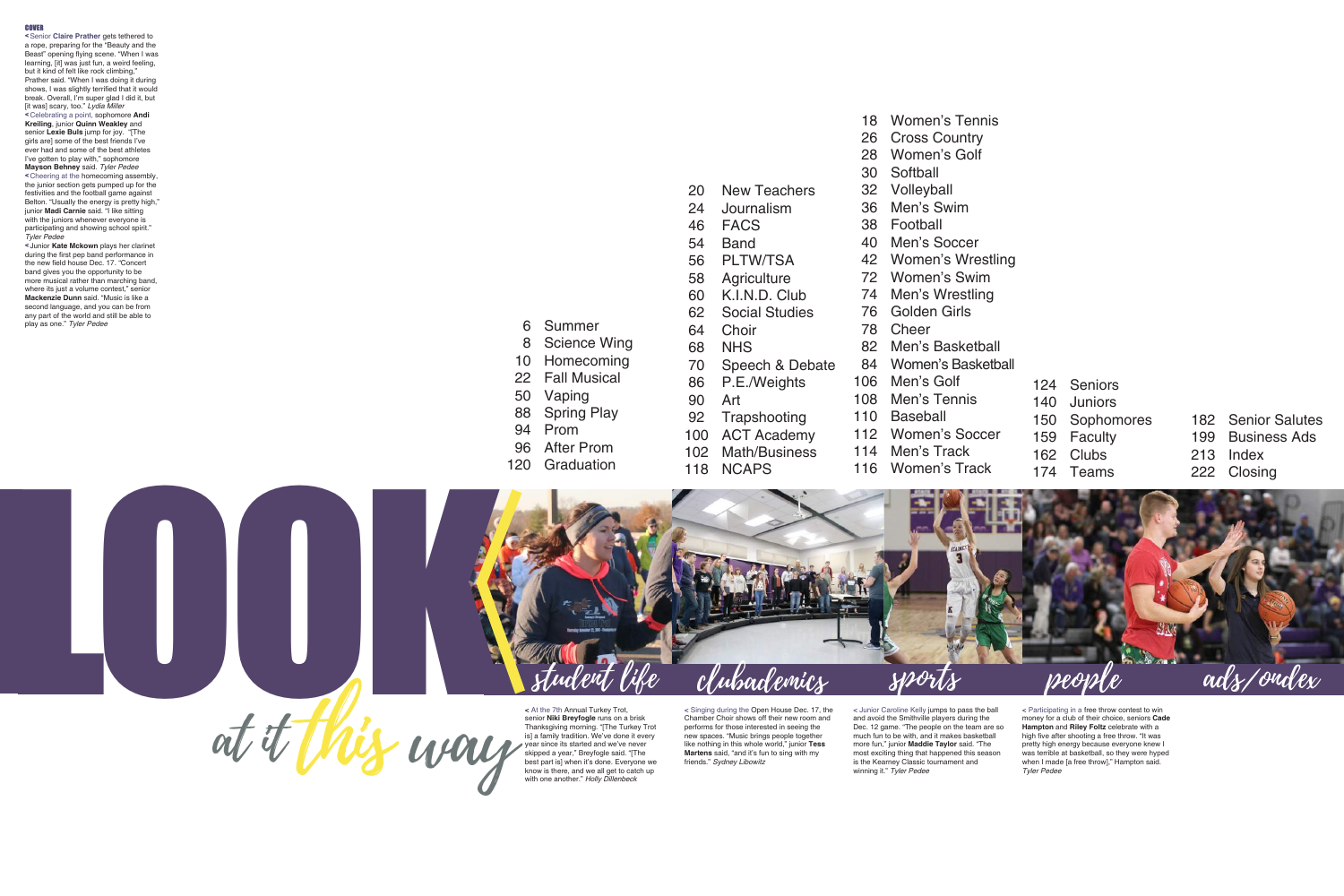

OK. Our parking lot is a dirt pile, the front door is blocked off, the gym isn't finished, the cheer team consists of 42 girls, there's 11 new teachers, sophomores have to park far away, classrooms have been moved, but

LOOK N at it this way

Next time we park on the lot it's going to be brand new, good things come to people who wait. Who needs a front door when we have seven other doors? In May, seniors will be graduating in the new fieldhouse. With 42 girls, there's tons of teammates. Now that's something to cheer about. Maybe the new teachers will be cool. The sophomores will get some exercise. With many classrooms in new places, they also won't be the only ones feeling like newbies. Some of these changes make it hard to look at the good, so  $\sf{LOOK}$  at it this way.